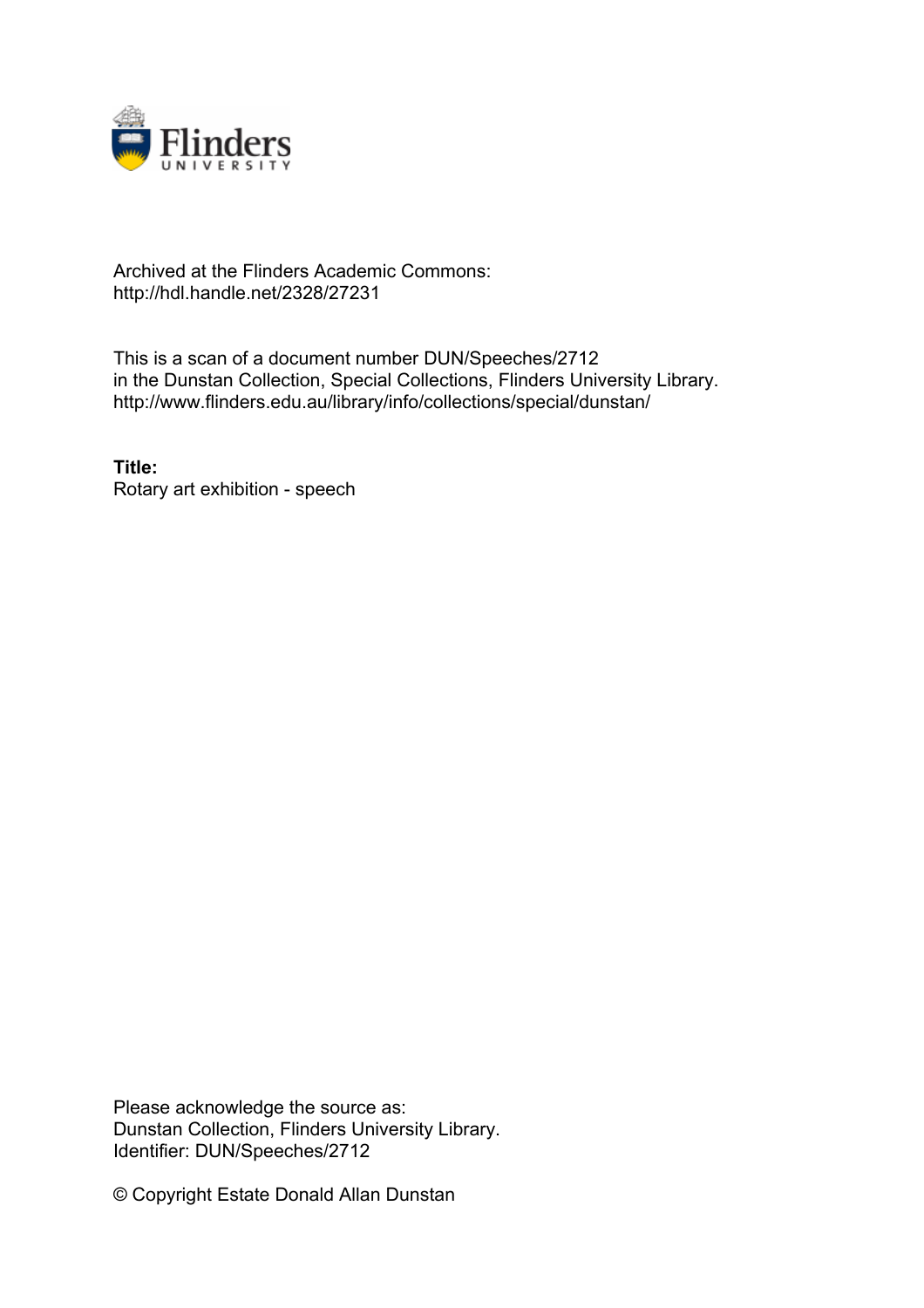

 $313/15$  2712

**Mr. Chapman, ladie s and gentlemen:** 

**Thank you very much for asking me to open your exhibition .** 

**I've always had a great respect for the enthusiasm and hard work that Rotarians**  put into their activities... it's now grown into something like awe.

**I** find on looking at my diary that this is the third time I've spoken at a Rotary **occasion in a month.**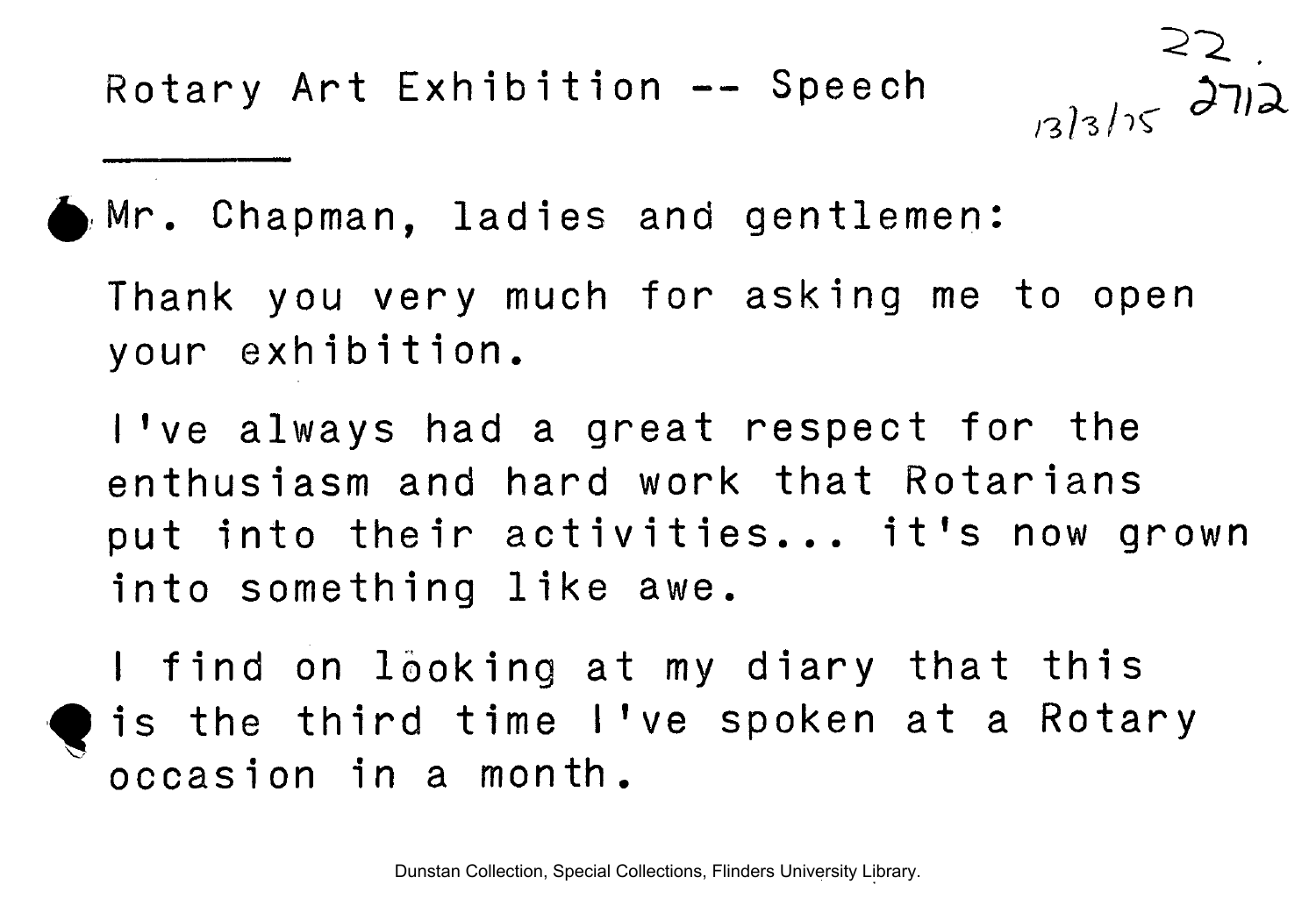That says much for the energetic way in **which Rotarians go about their community**  service work; it's some reflection of my own high regard for the organisation and it's **a** tribute to the refusal of men like John **Chapman to even consider 'no' for an answer when looking for a speaker.** 

 $\mathcal{O}(\mathcal{N})$  and  $\mathcal{N}$  are  $\mathcal{O}(\mathcal{N})$  .

**This latest Rotary project is typical of** so many in that it's imaginative, **meticulousl y organised and wil l at the same time give pleasure to many and bring**   $\bullet$  help to the needy.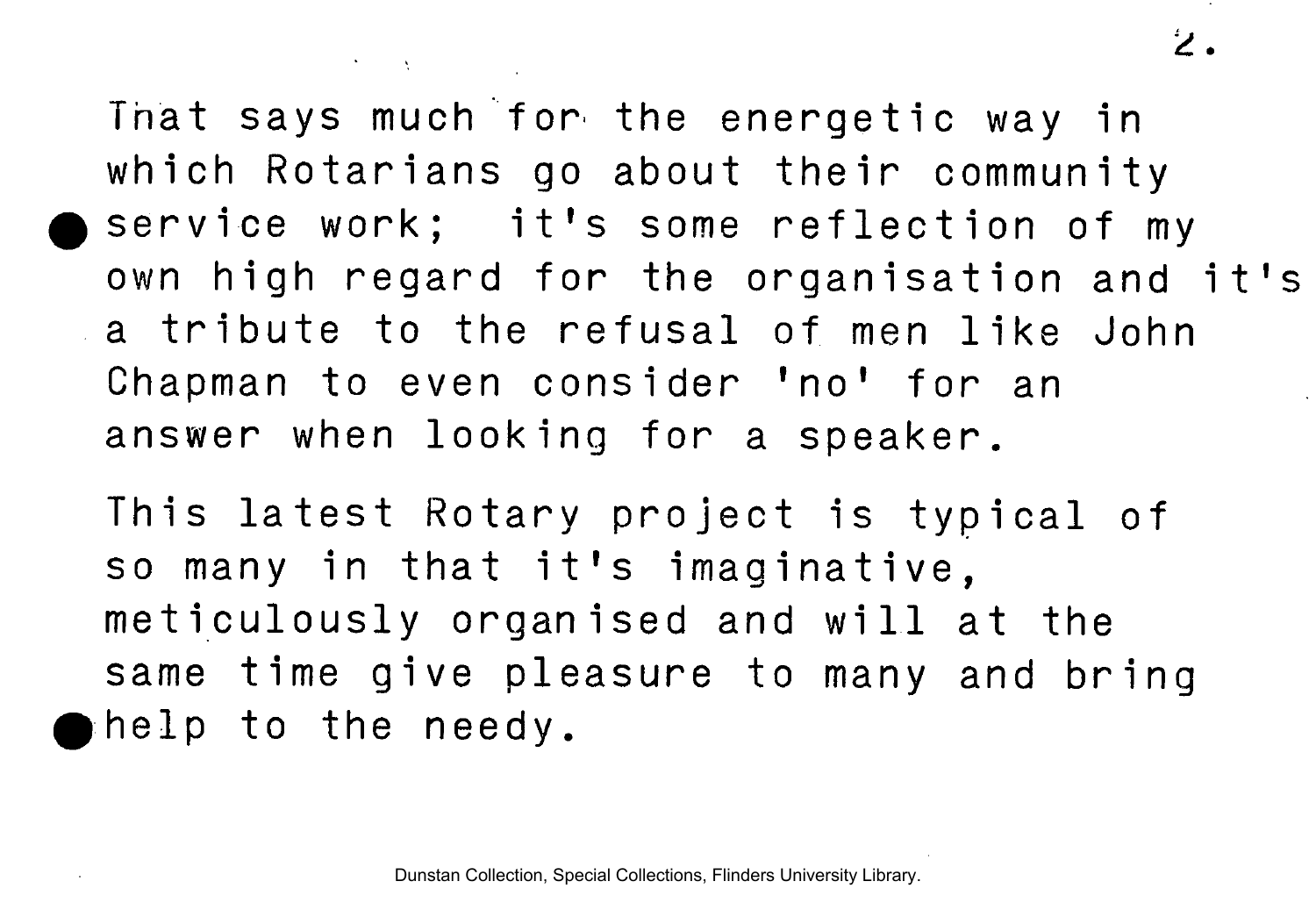3.

In organising a display of the work of **prestigious South Australian artists • around the PATA conference, the club is ensuring that something of our achievement** in the visual arts gets, literally, **internationa l attention .** 

**I t also shows thePATA delegates how enthusiasti c South Australian s are generall y about developing tourism and how wiLling**  they are to work for its success.

I have just been speaking to the conference **on this very theme and naturally I'm** delighted that they'll find my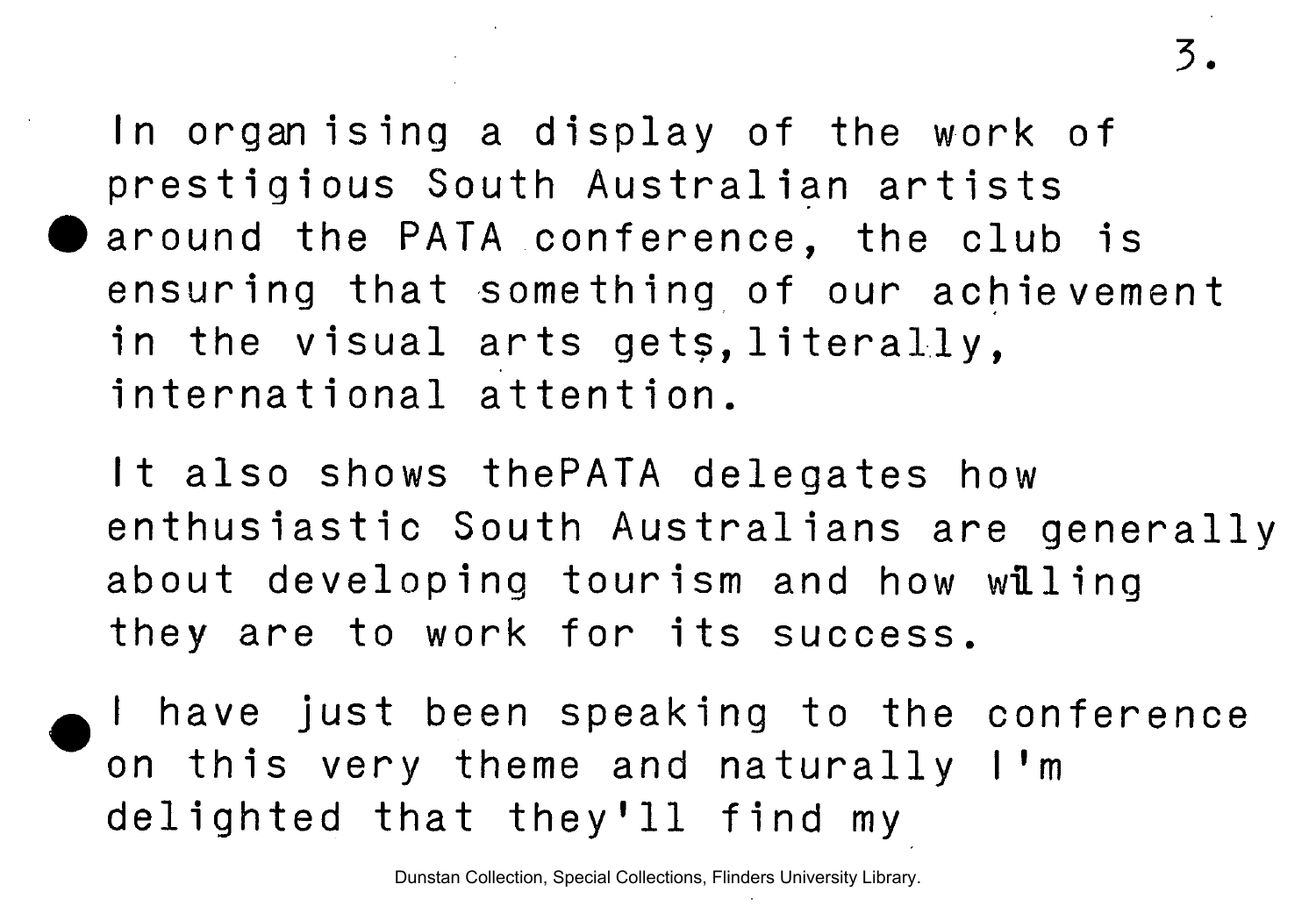argument so quickly reinforced.

I was also very pleased to learn from Mr. Chapman that you plan to make this an annual event and for it to co-incide with **the Festival of Arts on alternate years.** 

4.

The success of any Festival really depends **not so much on particular star attractions**  $-$  important as they are  $-$  but on the **impressions gained from the whole, from**  being able to see and take part in a **range ofactivities involving as many ®peopl e as possible .**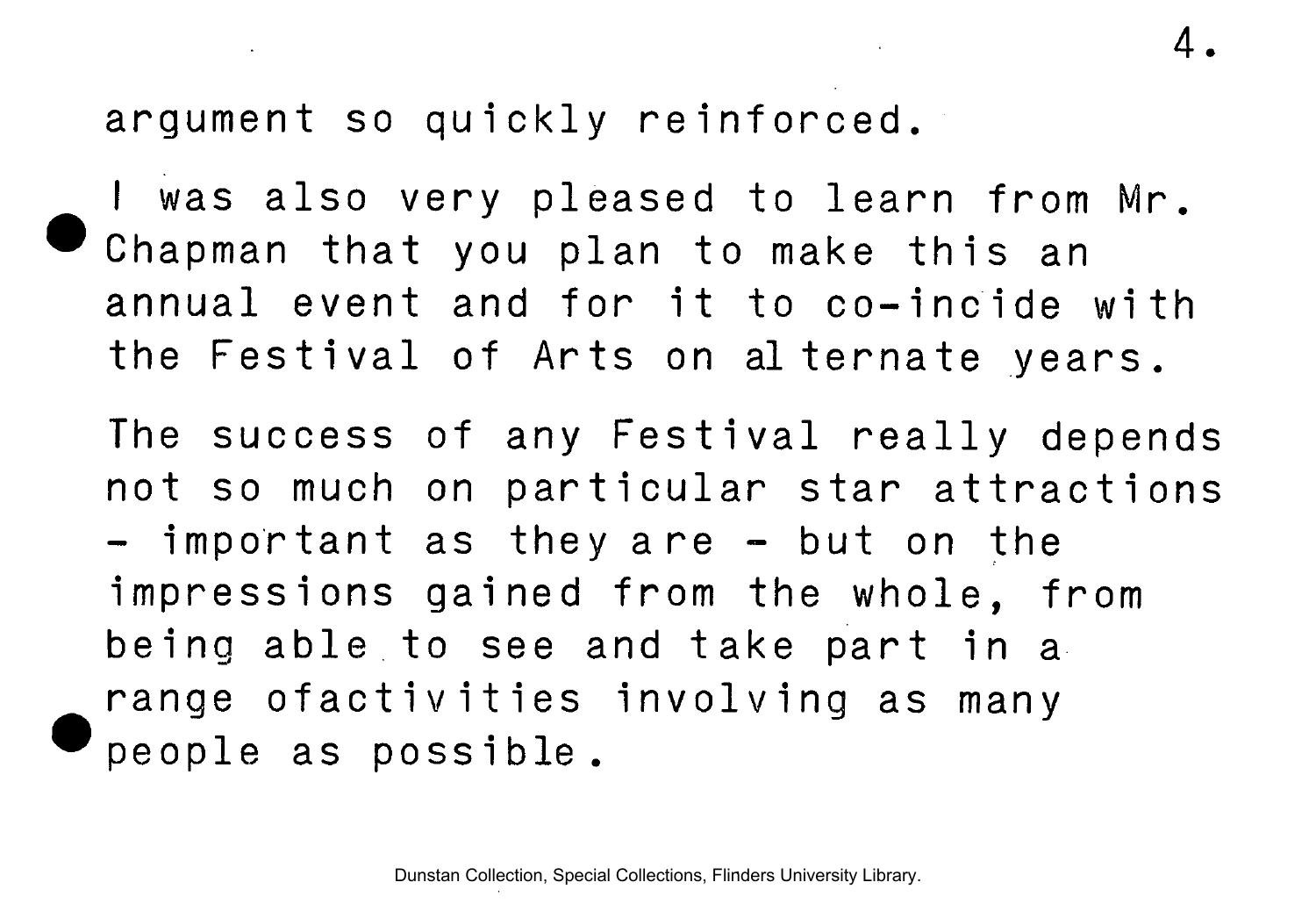$5.$ 

That's what really gives a Festival it's special feeling and gets people talking about it, excited about it and looking forward **to the next one.** 

Obviously an exhibition such as this will make a distinctive contribution to the Festival and I'm sure the organisers will **have welcomed news of your intentions .** 

**Finally , of course, in keeping with the**  spirit of your organisation the exhibition **and auction qg.. going to help South Australia n charities , particularl y the S.P.E.L.D . group of North Adelaide .**